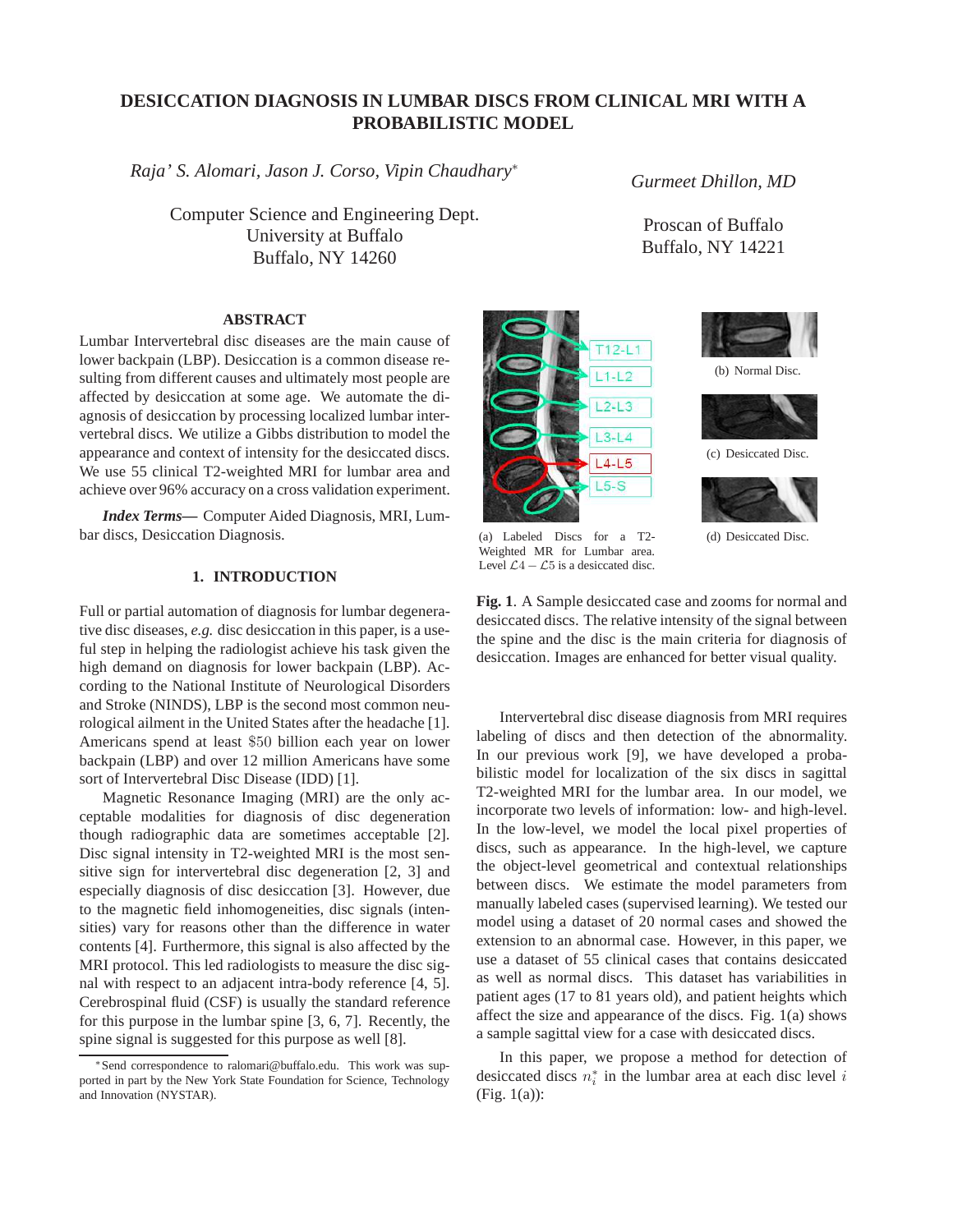$$
n_i^* = \arg\max_{n_i} P(n_i|d_i, \sigma_{\mathbf{I}(d_i)})
$$
\n(1)

where  $n_i$  is a binary random variable stating whether it is a desiccated or a normal disc and  $n_i \in \mathcal{N} = \{n_i : 1 \leq$  $i \leq 6$ ,  $d_i \in \mathcal{D} = \{d_i : 1 \leq i \leq 6\}$  is the location of each lumbar disc, and  $\sigma_{I(d_i)}$  is the intensity of a pixel neighborhood surrounding the disc level  $(i)$ .

The remainder of this paper is organized as follows. The background and related work is discussed in section 2. Then we discuss our proposed model in section 3. We then discuss our experimental settings and results in section 4. Section 5 concludes this paper.

### **2. BACKGROUND**

Intervertebral discs are unique structures that absorb shocks between adjacent vertebrae. They connect the vertebrae and act as the pivot point which allows the spine mobility by bending and rotating. They make about one fourth of the spinal column length [10]. A disc is composed of two parts: an outer strong ring called annulus fibrosis surrounding a soft gel-like inner called nucleus pulposus. The nucleus pulposus consists of 80% to 85% water in normal cases.

Disc desiccation is a degenerative disc disease that dries up the water contents. It leads to breakage and arthritis. If it progresses, it may bulge and possibly cause pressure onto the spinal nerves. Most people at some age are diagnosed with desiccation because of normal aging. However, there are many other reasons for disc desiccation such as trauma, accidents, suddent weight loss, and many others that are unknown [10].

Computer aided diagnosis (CAD) in intervertebral disc diseases (IDD) has been attracting many researchers over the last three decades [11, 12, 13]. In the mid 1980s, Jenkins et al. [14] performed a valuable analysis study on 107 normal and 18 abnormal cases. They analyzed the relation between proton density and age in normal discs. They concluded that quantitative MR analysis may assist in the diagnosis of intervertebral disc degeneration.

Bounds et al., [11] utilized a neural network for diagnosis of backpain and sciatica. They have three groups of doctors perform diagnosis as their validation mechanism. They claimed that they achieve better accuracy than the doctors in the diagnosis. However, the lack of data forbade them from full validation of their system. Similarly, Vaughn [12] conducted a research study on using neural network (NN) for assisting orthopaedic surgeons in the diagnosis of lower back pain. Lower backpain is classified into three broad clinical categories: Simple Low Back Pain (SLBP), Root Pain (ROOTP), and Abnormal Illness Behaviour (AIB). About 200 cases were collected over the period of 2 years with diagnosis from radiologists. Twenty five features were used to train the NN including symptoms clinical assesment results. The NN achieved 99% of training accuracy and 78.5% of testing accuracy.

Tsai et al., [13] used geometrical features (shape, size and location) to diagnose herniation from 3D MR and CT axial (transverse sections) volumes of the discs. They also discussed the diagnosis of 16 clinical cases of various lumbar herniation types and report the follow-up period for 1.8 years. 75% of the patients showed excellent outcome after the surgery based on thier diagnosis while the rest 25% ranged between good and no improvement.

#### **3. PROPOSED MODEL**

Because intensity is the main factor in diagnosis of detection, we capture desiccation  $n_i$  with a Gibbs model:

$$
P(n_i|d_i, \sigma_{I(d_i)}) = \frac{1}{Z[n_i]} \exp^{-\mathbb{E}_{n_i}(d_i, \sigma_{I(d_i)})}
$$
 (2)

where  $n_i$  is a binary random variable for desiccation of the disc *i* and  $n_i \in \mathcal{N} = \{n_i : 1 \le i \le 6\}$ ;  $d_i$  is the location of the disc i and  $d_i \in \mathcal{D} = \{d_i : 1 \leq i \leq 6\}$ ;  $\sigma_{d_i}$  is a neighborhood of pixels around the disc location  $\hat{d_i}$ .  $\mathbb{E}_{n_i}(d_i, \sigma_{1(d_i)})$  is the energy function identified by disc location  $d_i$  and the intensity of a pixel neighborhood  $\sigma_{I(d_i)}$ .

We use two potentials that represent the appearance I and the context in intensity between discs  $(i \sim j)$ . Our energy function  $\mathbf{E}_{n_i}(d_i, \sigma_{\mathbf{I}(d_i)}))$  is:

$$
\mathbf{E}_{n_i}(d_i, \sigma_{\mathbf{I}(d_i)}) = \left[\beta_1 \sum_{d \in \mathcal{D}} U_{\mathbf{I}}(d_i, \sigma_{\mathbf{I}(d_i)}) + \beta_2 \sum_{(i \sim j)} V_{\mathbf{D}}(\widetilde{\sigma_{\mathbf{I}(d_i)}}, \widetilde{\sigma_{\mathbf{I}(d_j)}}; n_i, n_j)\right]
$$
\n(3)

where  $\beta_1$  and  $\beta_2$  are the model parameters that control the effect of appearance and context on the inference.  $\widetilde{\sigma_{1(d_i)}}$  is the median intensity level for the disc pixel neighborhood  $\sigma_{I(d_i)}$ .  $U_I$  is the appearance potential which is a model of disc intensity neighborhood surrounding each disc  $d_i \in \mathcal{D}$ and the intensity of the pixel neighborhood  $\sigma_{I(d_i)}$  of that location.  $V_D$  is the context potential which we model as a Bayesian model-aware affinity (Corso et al. [15]) that handles context D between neighboring discs  $(i \sim j)$ .

Our model requires two inputs: the locations of the discs  $\mathcal{D} = \{d_1, d_2, ..., d_6\}$ , and the intensity of a neighborhood surrounding every location  $\sigma_{I(d_i)}$ . The first input is actually the outcome of the labeling problem which we produce from our previous work [9]. The second input is obtained from the image intensity  $I = \{$  Intensity :  $0 \leq$  Intensity  $\leq 2^b - 1\}$  for the disc location and a defined neighborhood  $\sigma_{d_i}$  where b is the bit depth of the images, which is 12 bits for our dataset.

It is very important to normalize the intensity values I of the image based on the intensity of the spine so that we have a standard reference for the intensity [8] as discussed earlier in Section 1. Below, we discuss the model for the two potentials: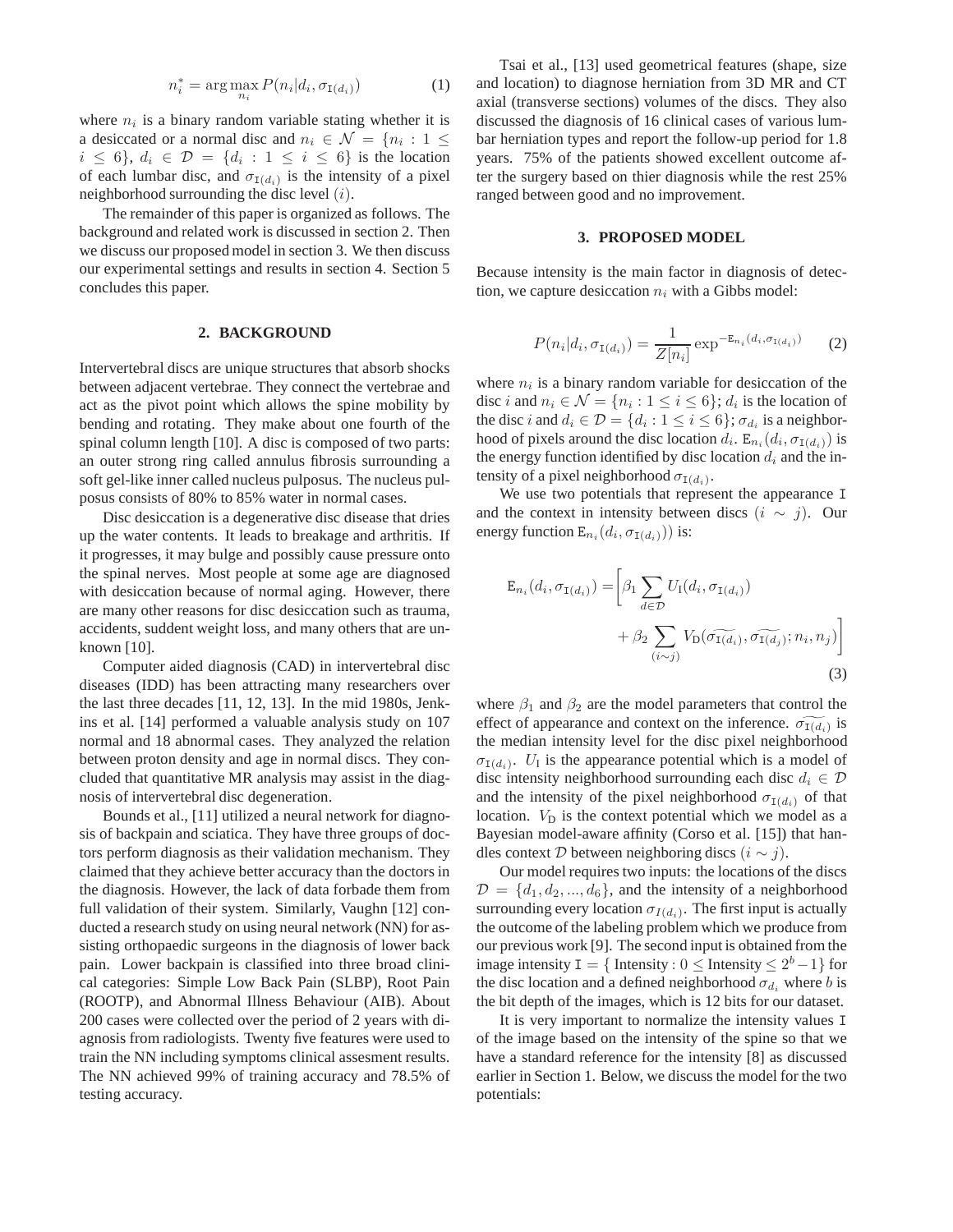**Appearance** potential  $U_1(d_i, \sigma_{I(d_i)})$  models the expected intensity level of the desiccated discs, which we model as Gaussian. After taking the negative log:

$$
U_{\rm I}(d_i, \sigma_{{\rm I}(d_i)}) = \frac{\sum_{j \in \sigma_{{\rm I}(d_i)}} ({\rm I}(j) - \mu_{\rm I})^2}{2\sigma_{\rm I}^2} \tag{4}
$$

where  $d_i$  is the location  $d_i = (row, col)$  of disc i,  $I(d_i)$  is the intensity at location  $d_i$ ,  $\sigma_{d_i}$  is some pixel neighborhood of the location  $d_i$ ,  $\mu_I$  is the expected intensity levels of the desiccated discs,  $\sigma_1^2$  is the variance of the intensity levels of desiccated discs. Both  $\mu_I$  and  $\sigma_I^2$  are learned from the training data where a set of images are manually labeled (or labeled by our labeling method in [9]).

**Context** potential  $V_{\text{D}}(\widetilde{\sigma_{\text{I}(d_i)}}, \widetilde{\sigma_{\text{I}(d_j)}}; n_i, n_j)$  models the contextual relationship between neighboring disc locations  $i$ and  $j$ . We are looking for evaluation of disc  $i$  along with its context. However, because the labels of this context  ${j : 1 \leq j \leq 6}$  and  ${j \neq i}$  are unknown, we marginalize over all possibilities of this context which gives us a Bayesian estimate of the contexual energy based on the model-aware affinity, which is similar to Corso et al. [15]. Thus we have:

$$
V_{\mathcal{D}}(\widetilde{\sigma_{\mathcal{I}(d_i)}}, \widetilde{\sigma_{\mathcal{I}(d_j)}}; n_i, n_j) = \sum_{n_j} \hat{V}_{\mathcal{D}}(\widetilde{\sigma_{\mathcal{I}(d_i)}}, \widetilde{\sigma_{\mathcal{I}(d_j)}}; n_i, n_j) P(n_j | \sigma_{\mathcal{I}(d_j)}, \mathcal{I})
$$
(5)

where  $P(n_j | \sigma_{I(d_i)}, 1)$  is the intensity model  $U_I$  for disc j, and  $\hat{V}_{\text{D}}(\widetilde{\sigma_{\text{I}(d_i)}}, \widetilde{\sigma_{\text{I}(d_j)}}; n_i, n_j)$  is a Gaussian model for the difference in intensity between the medians:

$$
\hat{V}_{\mathcal{D}}(\widetilde{\sigma_{\mathcal{I}(d_i)}}, \widetilde{\sigma_{\mathcal{I}(d_j)}}; n_i, n_j) = \frac{(q_{ij} - \mu_Q)^2}{\sigma_Q^2}
$$
(6)

where  $\widetilde{\sigma_{1(d_i)}}$ , and  $\widetilde{\sigma_{1(d_j)}}$  are the median intensity values of the pixel neighborhood of discs i and j, respectively.  $\mu_Q$ is the expected difference between median intensities and  $\sigma_Q^2$  is the variance of differences between median intensities. We learn both  $\mu_Q$  and  $\sigma_Q^2$  from the training data. We define  $q_{ij}$  as:

$$
q_{ij} = |\widetilde{\sigma_{\mathtt{I}(d_j)}} - \widetilde{\sigma_{\mathtt{I}(d_j)}}| \tag{7}
$$

#### **4. EXPERIMENTAL RESULTS AND DATA**

We use a dataset of 55 clinical MRI volumes containing normal and desiccated cases. However, other abnormalities exist such as herniation and spinal stenosis. We use the T2-weighted volumes for training and testing our proposed model because T2-weighted have shown the highest sensitivity for disc signal [2, 3]. We pick the middle slice from every volume to represent that case and use it in our model training and testing. In desiccation, the middle slice is enough in diagnosis unlike other abnormalities such as herniation which requires the whole sagital volume or at least three slices beside the axial view in most cases. The diagnosis of desiccation requires detection of relative intensity of discs compared to the standard clincal signal as we discussed in section 1.

We perform ground truth annotation for our dataset by selecting a point inside every disc that roughly represents the center for that disc  $d_i$  and determine whether the disc is desiccated or normal.

It is worth mentioning that inter-observer error exist in lumbar diagnosis similar to many diagnosis tasks from various imaging modalities including plain radiographs, MRI, CT, SPECT (single-photon emission computed tomography), and High Resolution (HR). However, MRI shows high inter-observer reliability compared to plain radiographs in lumbar area diagnosis (e.g., [16]). Mulconrey et al. [17] showed that abnormality detection for degenerative disc and spondylolisthesis with MRI has  $\kappa = 0.773$ and  $\kappa = 0.728$ , respectively, which is considered high in showing inter-observer reliability where this reliability is considered perfect when  $0.8 \le \kappa \le 1$ .

We perfom a cross-validation experiment using the 55 cases to train and test our proposed method. In every round, we separate thirty cases and train on the rest 25 cases. We perfom 10 rounds and every time the cases are selected randomly. We define the accuracy by:

$$
Accuracy_i = 1 - \frac{1}{K} \sum_{j=1}^{K} |g_{ij} - n_{ij}| * 100\% \tag{8}
$$

where  $Accuracy_i$  represents the classification accuracy at the lumbar disc level i where  $1 \le i \le 6$ , the value K represents the number of cases in every experiment,  $g_{ij}$  is the ground truth binary assignment for disc i, and  $n_{ij}$  is the resulting binary assignment for disc  $i$  from the inference on our model.  $g_i$  and  $n_i$  are assigned the binary values such that they get the value 1 if  $i$  is a normal disc and 2 if it is a desiccated disc.

It is worth mentioning that we measure accuracy at every lumbar disc level separately to show the detailed classification accuracy at every level and thus have more understanding of the disc levels and its influence on classification accuracy. This appears in the row before the last in Table 1 where every value is a percentage accuarcy that represents the average of all the rounds in the experiment for every disc level. At the same time, we report the average accuracy for all the discs together for each round which is the last column in Table 1. The overall average accuracy for discs for all rounds in the experiment appears in the bottom-right cell in the same table.

As shown in Table 1, the lower disc levels E6, E5, and E4 have less classification accuracy than the upper three levels. We believe that it is due to the fact that lower lumbar discs are usually more affected by abnormalities than the